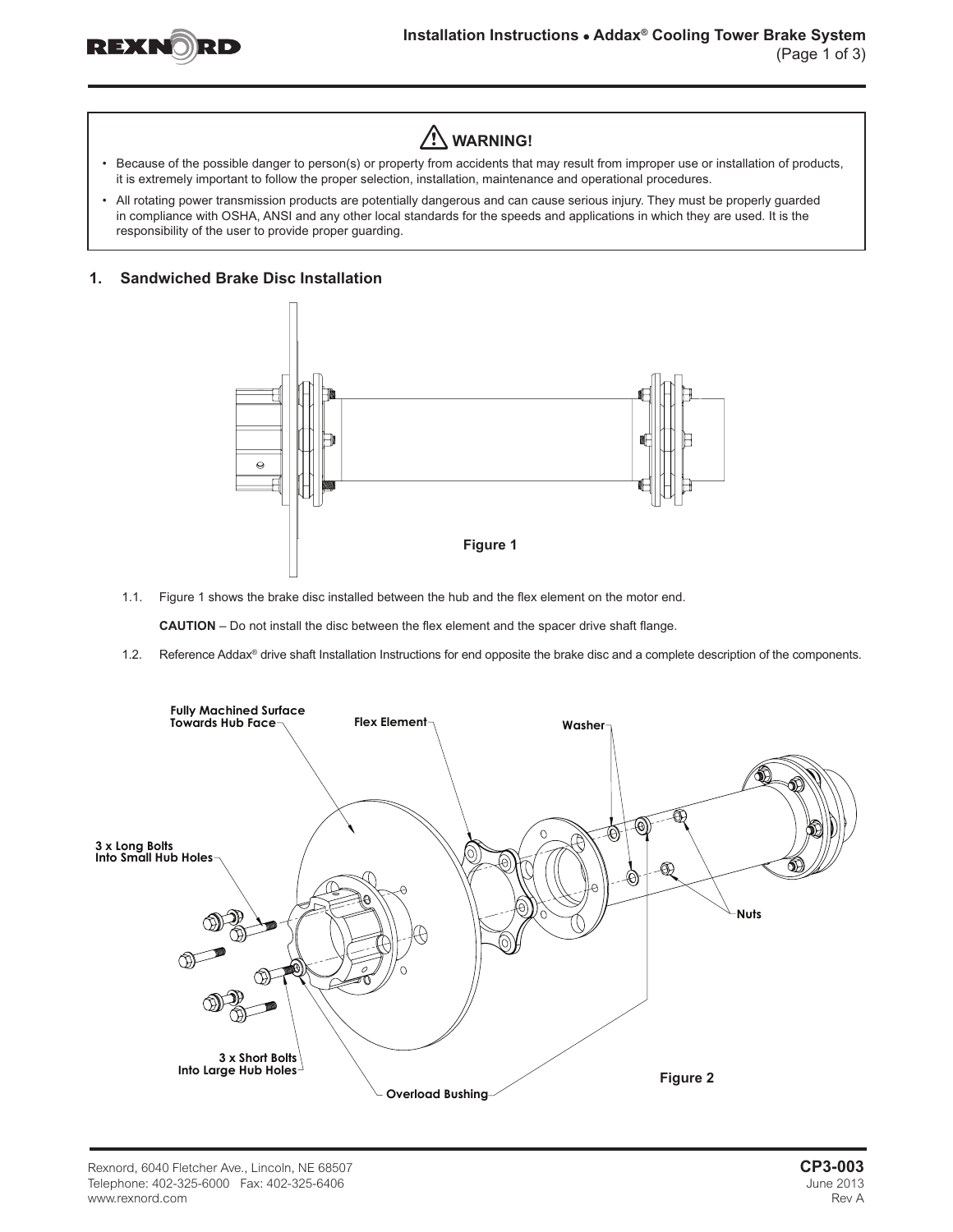

# **2. Installation Procedure**

- 2.1. Loosen set screws and move hub back on shaft towards the motor shaft bearing by  $\frac{1}{2}$  inch (12.5mm).
- 2.2. Position the disc with the fully machined surface against the hub face. Unmachined disc surface must be on the flex element side.
- 2.3. Install the 3 long bolts through the bolt hole of the hub, the bolt hole of the disc, through the element and clearance hole of the flange (Figure 2).
- 2.4. Install the 3 shorter bolts through the clearance holes of the hub, through the element and through the bolt hole of the flange. Overload bushings and washers are installed as shown in Figure 2.
- 2.5. Torque lock nuts and set screws according to Addax drive shaft Installation Instructions.
- 2.6. Check alignment according to Addax drive shaft Installation Instructions.

### **3. Caliper Installation and Service Instructions**

The Addax Cooling Tower Brake can be mounted in the 3 or 9 o'clock position, as well as, the 6 o'clock position (Figure 3).

3.1. A mounting surface and bracket will need to be constructed in order to support brake assembly.

- a. Recommend using ½" thick plate steel.
- b. Machine, at minimum, four (4) holes; two (2) on top and two (2) on bottom at Ø.66 for 5/8-18 bolt. (Figure 3)

**Note:** Do NOT use two (2) consecutive holes per row.

- c. Verify mounting fixture assures proper height of brake in relation to motor shaft (Figure 3). Bottom of brake pads should be aligned to bottom of rotor.
- d. Mount brake to mounting fixture with minimum of four (4) 5/8-18 bolts with lock washers and nuts.
- e. The bracket design should have slotted holes in the base to allow for flexibility when mounting on the tower.
- 3.2. Center rotor between brake pads (Figure 4). A 0.020" feeler gauge should move freely between the rotor and both brake pads through one full rotation (Rotor run-out shall be less than 0.02" relative to mounting bracket).

**Note:** The ½" thick brake rotor centered within brake pads will have a .56" nominal total clearance. One side may have a greater clearance.

- 3.3. Permanently mount brake assembly.
- 3.4. Modify cover/shield as necessary for proper brake actuation handle clearance.